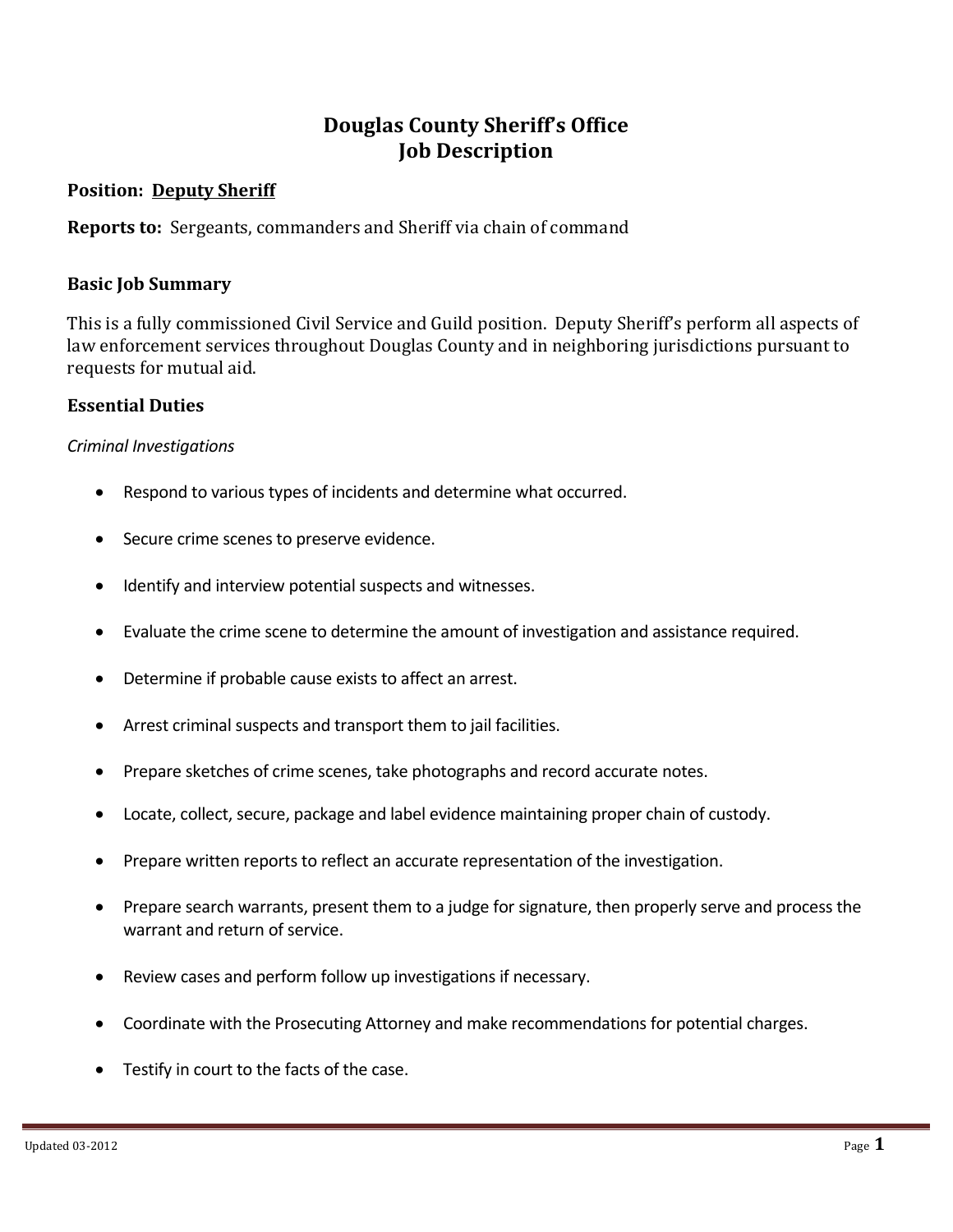#### *Traffic Collision Investigations*

- Provide first aid to injured people in motor vehicle collisions.
- Evaluate and secure the collision scene.
- Assist in safeguarding the public from possible hazards resulting from a motor vehicle collision.
- Collect evidence at the scene of a motor vehicle collision.
- Sketch and photograph the collision scene.
- Obtain measurements of the collision scene.
- Determine traffic violations that contributed to the collision and issue NOI's or citations as appropriate.
- Render the scene safe and restore normal traffic flow.
- Complete detailed traffic collision reports on state approved forms.
- Perform traffic control.

#### *Assistance to the Public*

- Check on welfare of individuals in distress.
- Dispatch injured wild animals when necessary.
- Notify citizens of any potential hazards throughout the community.
- Assist the public in contacting other agencies which could be of help to them.
- Deliver emergency notifications to citizens concerning death, injury or illness of significant others.
- Conduct house checks for persons out of the area.
- Educate the public concerning crime prevention methods.
- Perform aggressive patrol procedures within assigned areas of the county.
- Maintain a good working knowledge of the county.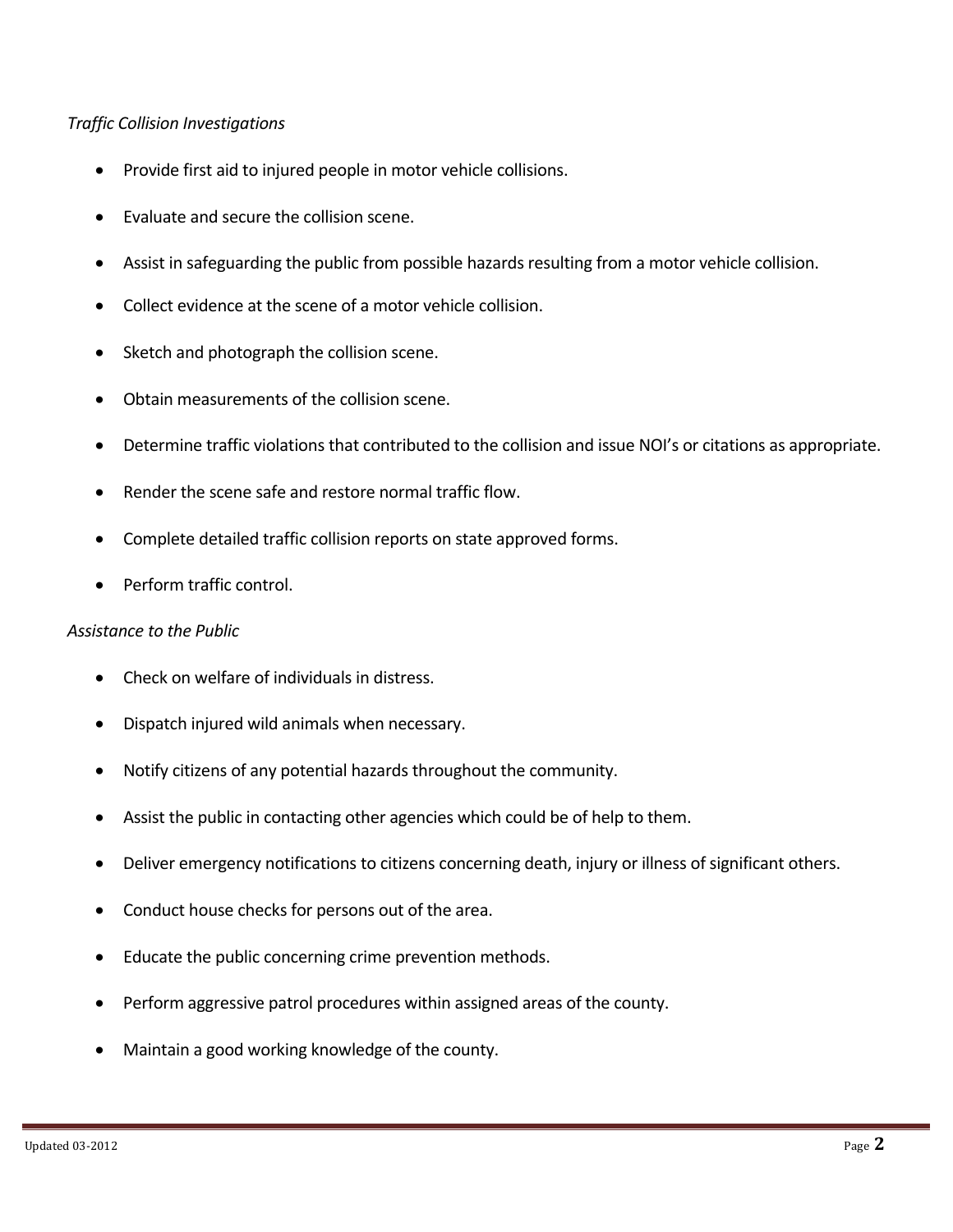#### *Transporting Prisoners*

- Transport prisoners from other jurisdictions.
- Transport prisoners to support agencies such as a hospital or alcohol treatment center.
- Transport prisoners to and from court hearings and trials and maintain security during those proceedings.
- Maintain courtroom security during preliminary hearings and trials.
- Perform all transports in a manner which provides security and safety for the public, prisoner and deputy.
- Transport prisoners from other states by means of commercial transportation.

#### *Enforce Traffic Laws and Ordinances*

- Perform traffic stops and Initiate contact with motor vehicle operators.
- Operate various types of speed measuring devices.
- Issue infraction notices and citations for violation of Washington State traffic laws and county ordinances.
- Arrest persons suspected of driving while intoxicated or other criminal traffic violations.
- Assist stranded motorists.
- Inspect motor vehicles to insure safe operation of vehicles upon the public roadways.
- Assist in the closure of roadways during inclement weather or hazardous situations.
- Evaluate traffic patterns to identify potential traffic problems.

#### *Assistance to Other Agencies*

- Assist other law enforcement agencies with criminal investigations.
- Assist DSHS and CPS with investigations such as child abuse, neglect, etc.
- Assist other law enforcement agencies in locating suspects, witnesses, etc.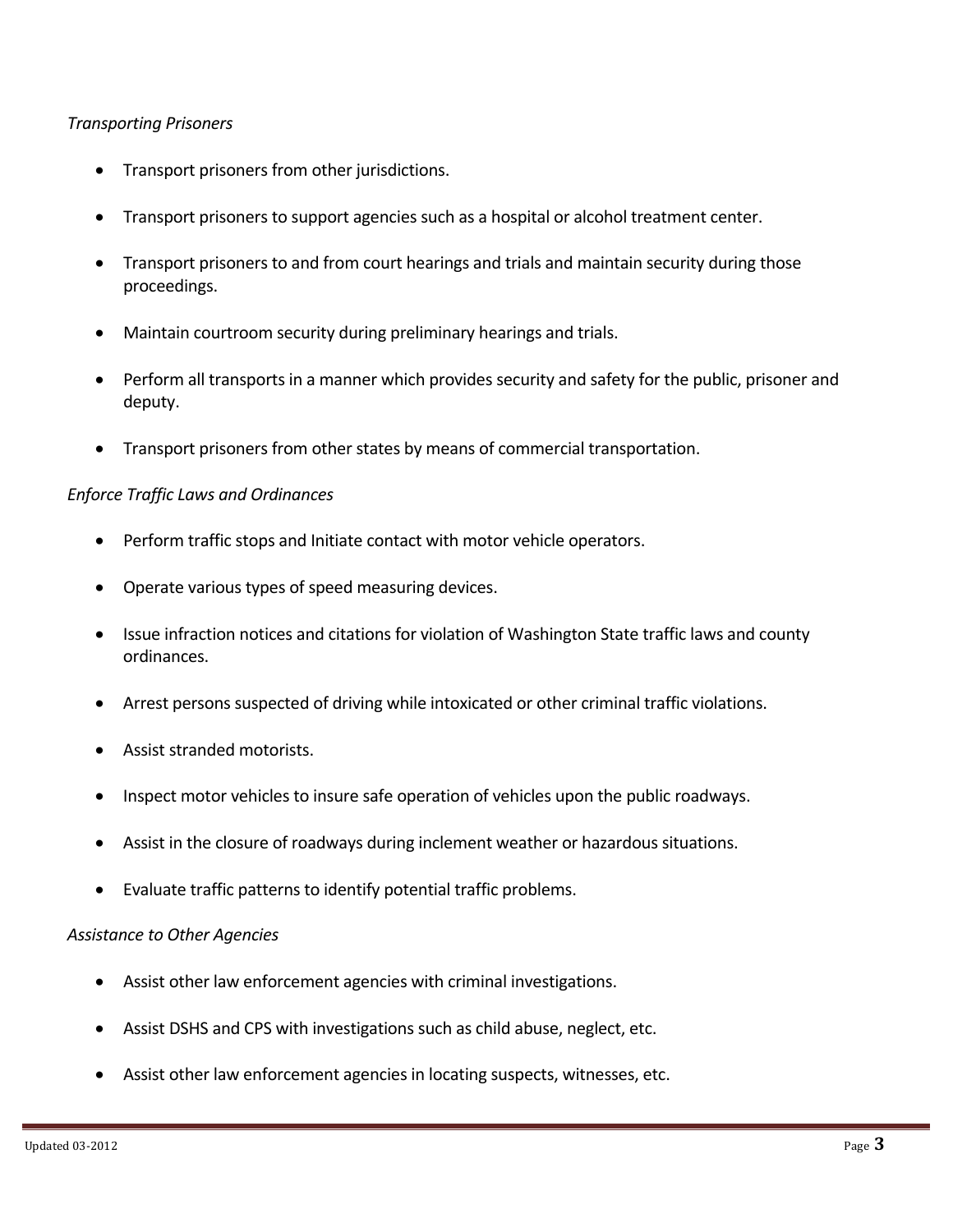- Refer incidents which do not fall under our jurisdiction to appropriate agencies.
- Assist the Liquor Control Board in enforcement of liquor laws and reporting the violations to that agency.
- Assist the state fish and wildlife department by enforcing game laws and reporting violations.
- Assist other agencies such as Mental Health and the alcohol center in the transportation of clients.
- Serve arrest warrants and assist in the service of search warrants for other law enforcement agencies.
- Assist other law enforcement agencies with crowd control and traffic control.
- Assist other law enforcement agencies with death and injury notifications.

#### *Civil Process*

- Maintain a working knowledge of Sheriff's civil process.
- Serve civil papers to the appropriate persons and places in a timely manner.
- Research various records to determine locations of persons to be served civil papers.
- Evaluate and prioritize civil papers which require a priority service.
- Advise respondents of possible ramifications or penalties if certain orders are violated.
- Notify petitioning parties when significant services have been completed.
- Record mileage, service attempts, and persons served and submit to the Chief Civil Deputy.

## *Training New Personnel*

- Receive training and certification as a Field Training Officer.
- Assist in training newly hired deputy sheriffs and reserve deputies.
- Evaluate and guide the trainee on a day to day basis on work performance.
- Direct trainee to perform tasks which are relevant to his improvement in training.
- Prepare evaluation reports concerning progress of the trainee and make recommendations to trainee's supervisor.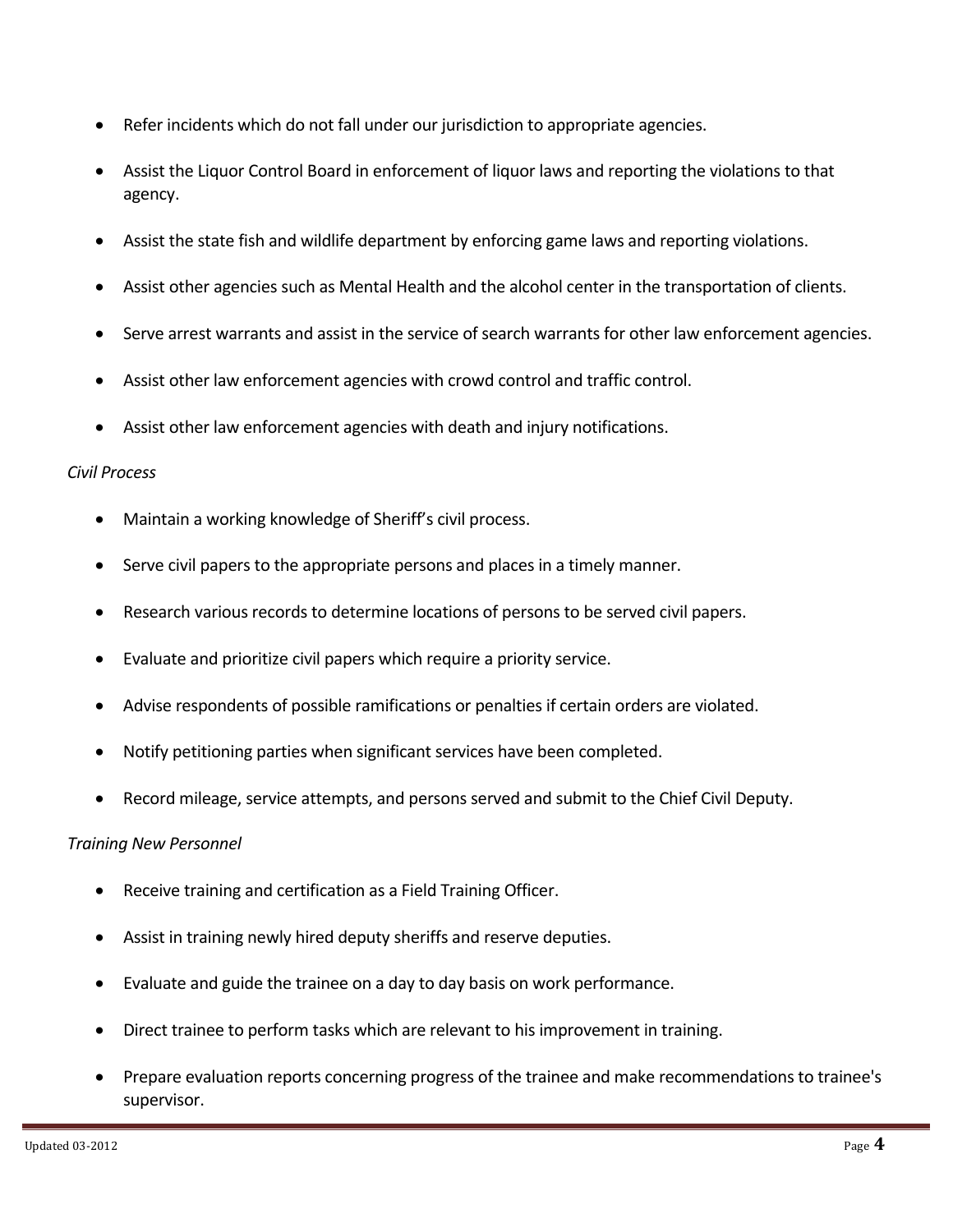- Coordinate with immediate supervisor as to the progress of the trainee and remedies to potential deficiencies.
- Inspect the work of junior officers and make supervisory decisions in the absence of supervisors.

## *Other Duties*

- Serve on specialized teams such as Special Response Team, Crime Scene Team, and Honor Guard.
- Successfully complete training and qualifications in the proper care, use and deployment of various types of weapons including handguns, rifles, shotguns, impact weapons, electric shock weapons and chemical agents.
- Receive certification and serve as an instructor in particular capacities such as firearms, first aid, Tazer, EVOC and defensive tactics.
- Receive specialized training and serve as a marine patrol officer.
- Any other reasonable duty as assigned.

## **Basic Knowledge Requirements**

- Proper spelling, grammar, punctuation and math.
- Terminology and basic procedures necessary in the performance of duties.
- Laws, ordinances, policies and procedures pertaining to Sheriff's Office operations.
- Law enforcement patrol and investigative techniques.

## **Necessary Skills**

- Attention to detail and accuracy.
- Performing basic mathematical calculations.
- Using office equipment such as phones, copiers, calculators and fax machines.
- Using computers and related software applications.
- Establishing and maintaining effective interpersonal relationships at all organizational levels, with the public, community leaders, and members of other organizations.
- Effectively communicating at a professional level both verbally and in written format.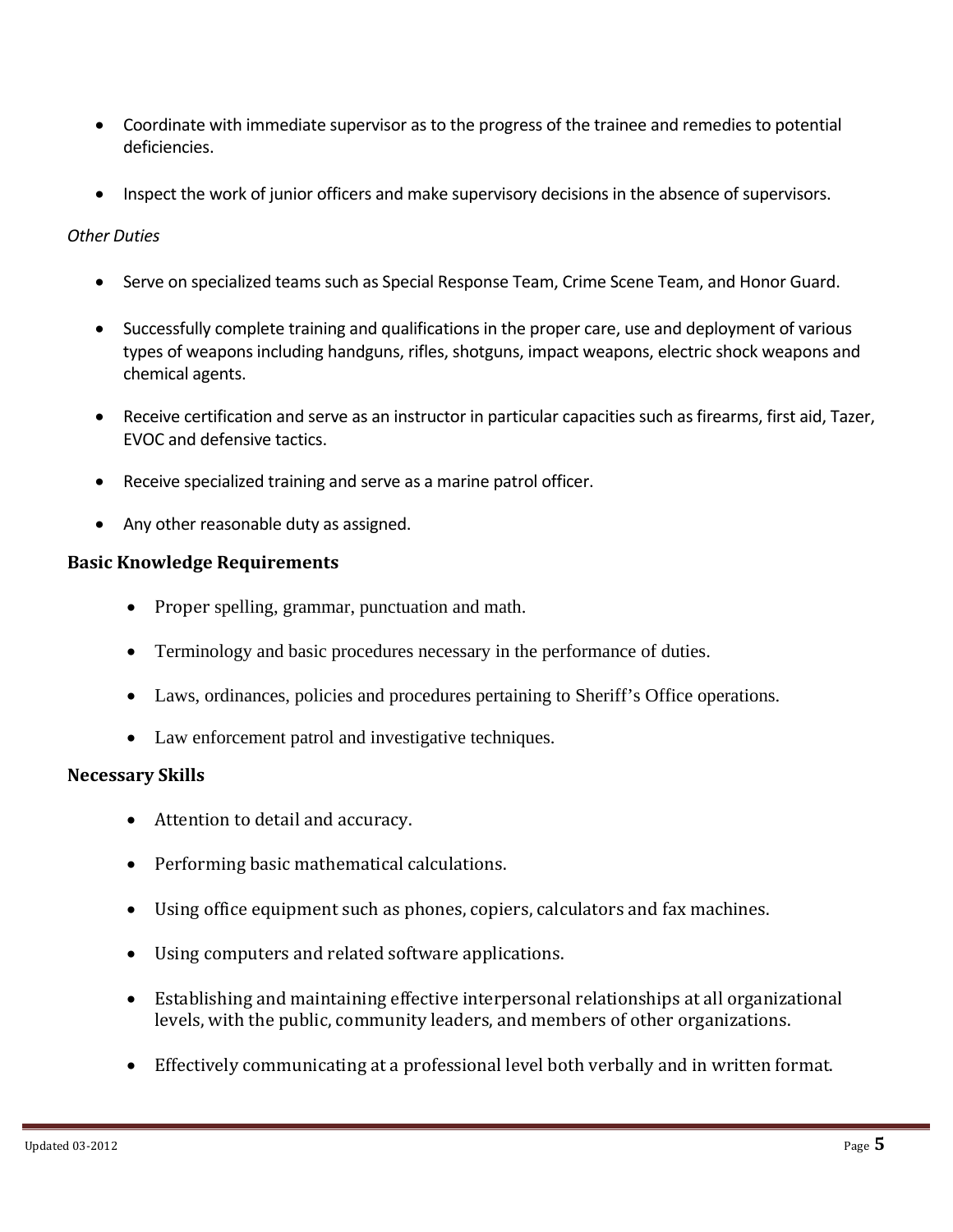- Safe and proper operation of Sheriff's Office vehicles including emergency vehicle operations.
- Proper use and care of duty handguns, rifles, and shotguns and qualification with those weapons in accordance with department policies.
- Proper use and care of other types of equipment necessary for the performance of law enforcement duties.
- The ability to prepare comprehensive detailed written reports.
- Ability to maintain a professional level of service and composure during emergency situations.

## **Minimum Qualifications**

- United States Citizen.
- Minimum age of 21.
- High School diploma or GED.
- No convictions for felonies or disqualifying misdemeanor offenses.
- Good driving record as determined by the Sheriff.
- Good general health with no physical or mental disabilities that would prohibit the performance of the essential functions and physical demands of the position.
- $\bullet$  Ability to read, write and fully comprehend the English language.
- Combination of education and experience that provides the knowledge, skills, and abilities to successfully perform the duties of the position.
- $\bullet$  Successful completion of psychological and polygraph examinations as determined by the Sheriff.
- Clear drug screen evaluation and no recent (at least 5 years) incidents of illegal use of drugs, narcotics, or controlled substances as determined by the Sheriff.
- $\bullet$  No problems related to the excessive use of alcoholic beverages.
- Valid Washington driver's license.
- Peace Officer Certification through the Washington State Criminal Justice Training Commission.

## **Physical Demands of Position**

- Rotating shifts, 24 hours per day, 365 days per year.
- Manipulating phones, office machines, and computers.